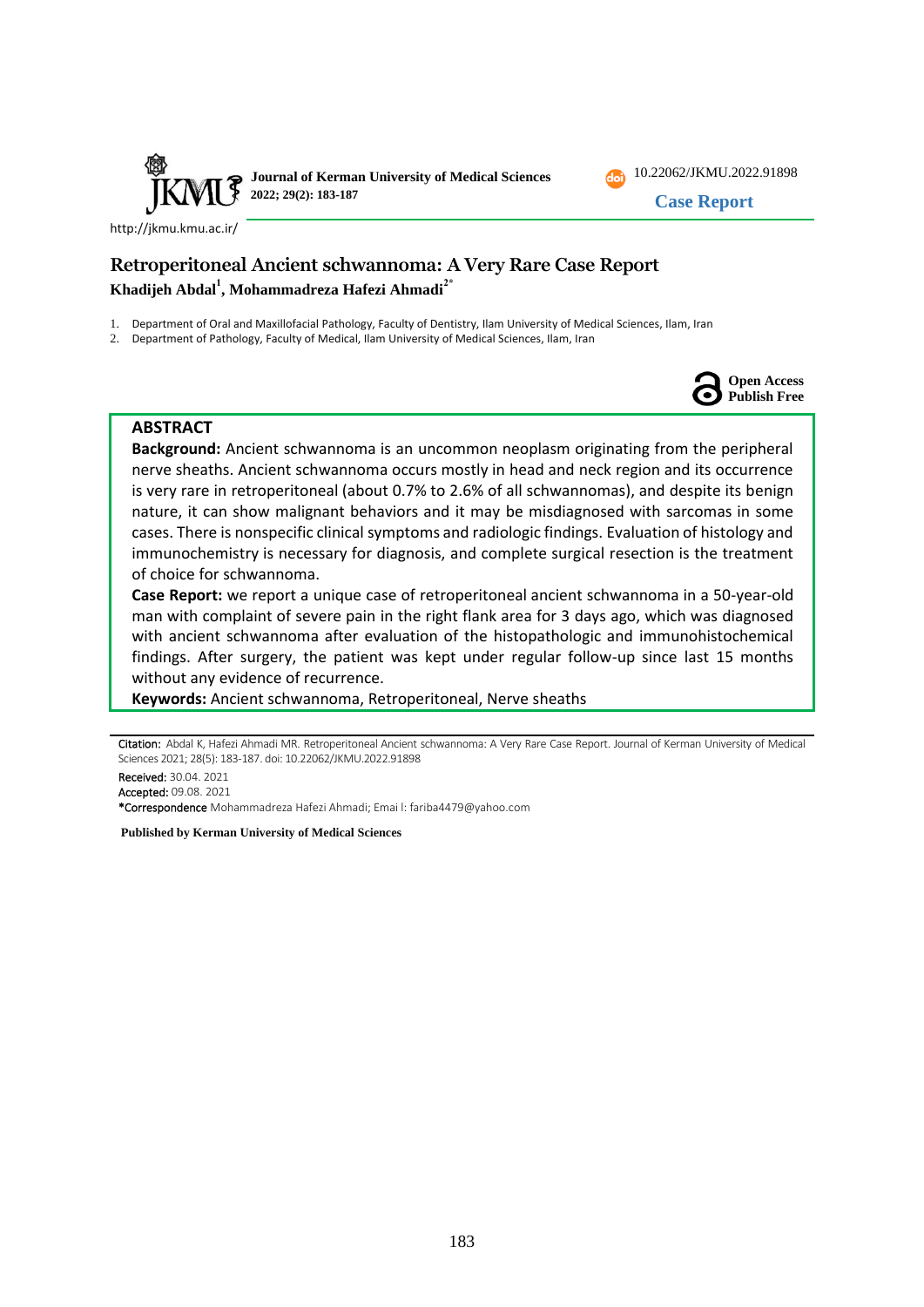#### **Introduction**

Soft tissue tumors arising from schwann<br>cells of the peripheral nerve sheath (1). soft tissue tumors arising from schwann cells of the peripheral nerve sheath (1). Although schwannomas are benign tumors but about 5% to 18% of malignant cases has beenassociated with Von Recklinghausen's disease (2). Ancient schwannomas (AS) are a very rare type of schwannomas, forming 0.8% of soft tissue neoplasms, which was first described by Ackerman and Taylor in 1951 (3). Ancient schwannomas are characterized by degenerative changes in tumor such as hemorrhage, hemosiderin deposits, inflammation, fibrosis, calcification, cystic necrosis, and pleomorphism in the nucleus (4). Despite degenerative changes in AS, it is a benign tumor which rarely demonstrates malignant transformation (2). Generally, Schwannoma are seen during the ages of 40-60 years and is more predominant in females than males (5). Schwannoma, also known as neurilemmoma, which is usually seen on the flexor surface of the head, neck, and extremities, are extremely rarely seen in the retroperitoneal region (6). About 0.3-3.2% of all schwannomas, are exhibited in the retroperitoneal area (3).

Here, we reported a patient with retroperitoneal ancient schwannoma.

### **Case Report**

The patient was a 50-year-old man who referred to Imam Khomeini Hospital, Ilam, Iran, with complaint of severe pain in the right flank area for 3 days ago. The patient had no past medical history and trauma. Analysis of the laboratory blood and urine tests showed no abnormal findings. Clinical examination showed a palpable mass in the right flank region. The chest X-ray was normal.

A computed tomography scan (CT) confirmed a round-oval, well-defined mass with cystic and necrotic central region in the right kidney (Figure 1).



**Figure 1.** Image of retroperitoneal mass on the computerized tomography showing a heterogeneous mass with cystic spaces and a well-developed capsule

Based on the clinical and radiography evaluation, with initial diagnosis of cysts or tumors in the right kidney, the patient was admitted for surgery. The mass was dissected from the retroperitoneum but was strongly adherent to the right kidney. The right kidney and the mass were excised en bloc. Grossly, the specimen was an encapsulated, wellcircumscribed, globular, grey-white to greybrown mass ( $6 \times 5 \times 4$  cm). The cut section revealed a variegated appearance with cystic area and region of calcification and ossification with hemorrhage (Figure 2).



**Figure 2.** Tumor gross examination indicating a solitary encapsulated, well-circumscribed, globular, grey-brown mass with dimensions of  $6 \times 5 \times 4$  cm.

Microscopically, histopathologic section revealed proliferation of spindle cells arranged in fascicles in myxoid matrix. The tumor cells had a wavy figure with a poorly cytoplasm and oval nuclei. Verocay bodies were seen in some area of the tumor stroma. The stroma contains thick-walled dilated vessels. Nuclear polymorphism including bizarre forms with nuclear inclusions and other secondary changes such as calcification and ossification were seen.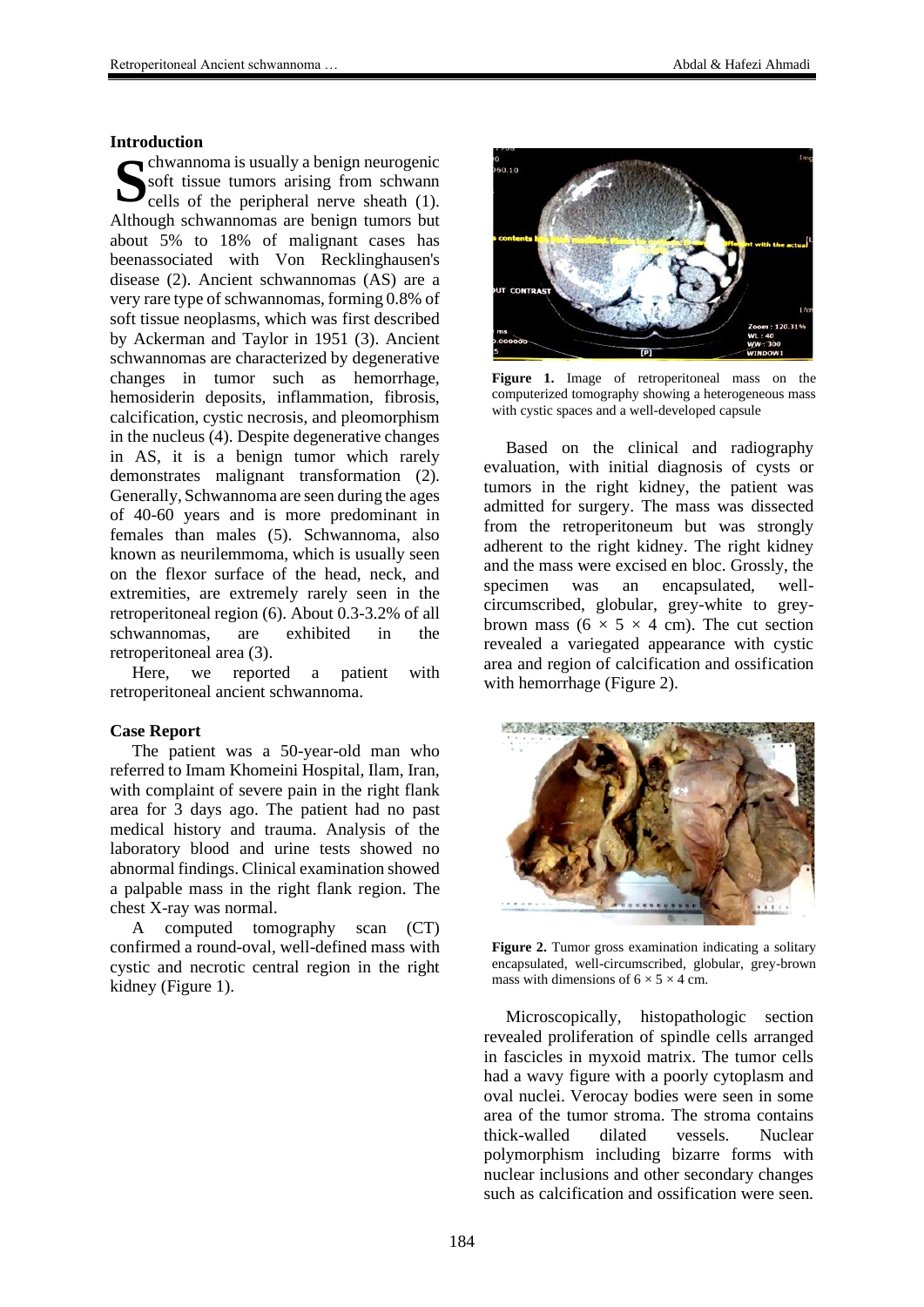Mitotic figure was zero. The accompanying kidney shows some degree of chronic inflammation and atrophy (Figure 3). In the immunohistochemical evaluation, the cells tumor were diffuse and staining positive for S100 protein (Figure 4).



**Figure 3.** (a) Histopathological slide of the tissue showing proliferation of spindle-wavy figure cells arranged in fascicles in myxoid matrix (H and E,  $\times$ 10). (b) Vascular sections with thin muscular walls, nuclear polymorphism, calcification, chronic inflammation, and atrophy  $(H \text{ and } E, \times 20)$  in the stroma tumor.



**Figure 4.** Immunohistochemical staining: Tumor cells reveal a diffuse positive expression for S-100 (×40).

Based on the histopathological and immunohistochemical findings, diagnosis of ancient schwannoma was confirmed.

The patient had been recovered after surgery and under regular follow-up since last 15 months without any evidence of recurrence.

#### **Discussion**

Retroperitoneal ancient schwannoma is an extremely rare tumor, which accounts for only about 0.5% to 12% of all retroperitoneal neoplasms (6). Etiology of schwannoma is unknown, but mostly found in peripheral nerve sheath in the limbs, head, and neck (7). Ancient schwannoma, in the retroperitoneal area, occurs more often between 40 and 60 years of age, with a slight tendency with male/female ratio of 2:3

(5). Here, the patient was a 50-year-old man. Because of the retroperitoneal AS usually have no symptoms, preoperative diagnosis of these tumors is often difficult (8).

To the best of our knowledge, only 10 cases of retroperitoneal AS can be found in urological, pathological, and radiological literature. This finding supported that the retroperitoneal AS seems to be extremely rare, therefore, in this paper, a unique case of AS in the retroperitoneal was presented.

Clinically, AS symptoms are nonspecific, such as ambiguous abdominal pain, flank pain, hematuria, headache, hypertension, and recurrent renal colic pain (9). Frozen section procedure could be done during the surgery procedure if it is essential to determine the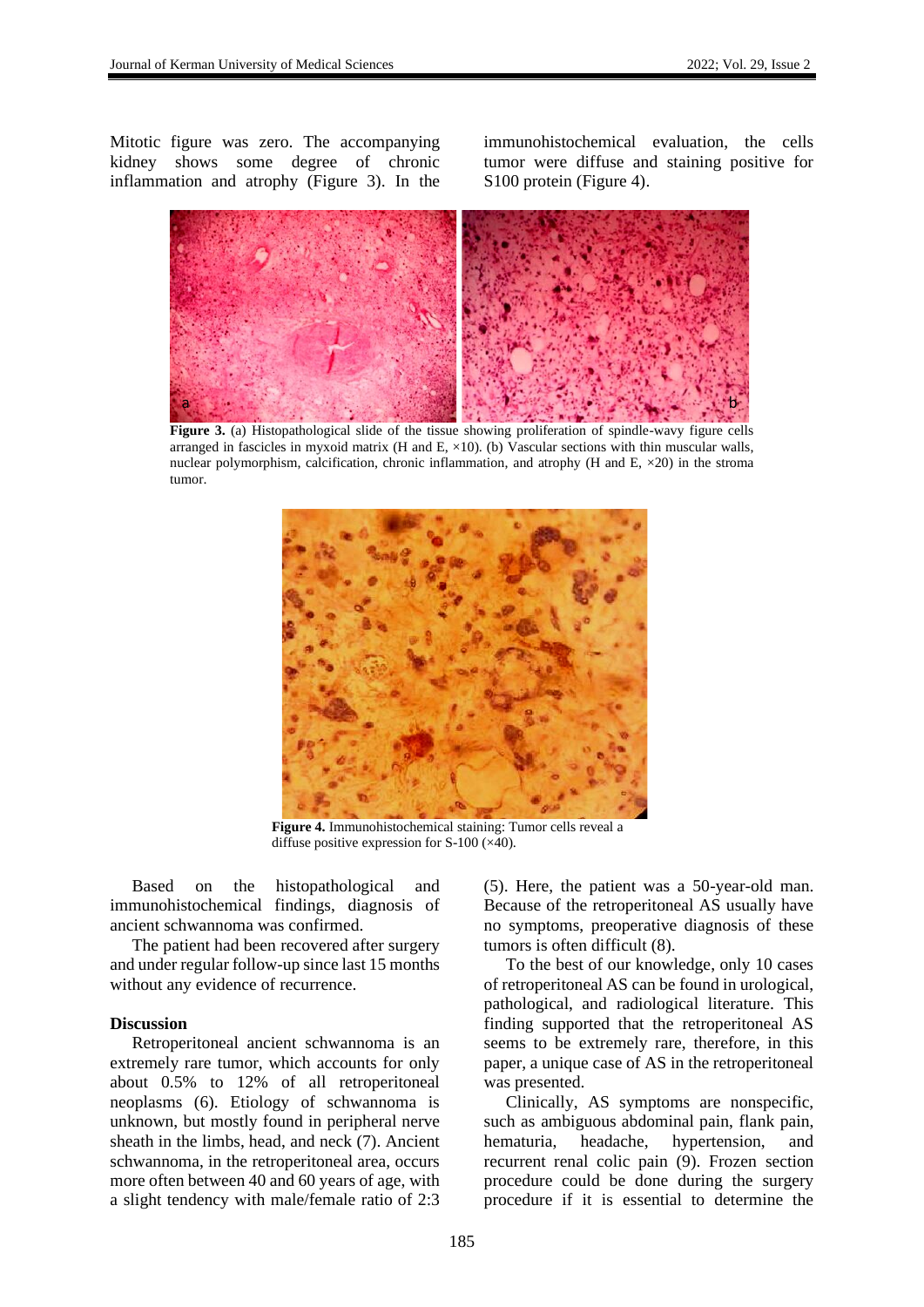negative surgical margin (10). In this case, the tumor was resected as en bloc.

Grossly, schwannomas are usually solitary, well-circumscribed, gelatinous, firm, flatsurfaced with encapsulated or unencapsulated tumor which may be seen in degenerative changes such as necrosis and hyalinized vessel  $(6.8)$ .

Histopathologically, schwannomas revealed a biphasic pattern, Antoni A and Antoni B. Antoni A area are consisted of fascicles of spindle cell which often form a palisaded arrangement around central acellular, eosinophilic areas known as Verocay bodies (4). Anti-type B area are composed of poor spindle cells arranged in the hypocellular myxoid matrix (1). In schwannoma, many variant types, such as plexiform, cellular, epithelioid, and ancient schwannomas have been explained (10). Ancient schwannoma is a very rare morphological type. It is characterized by degenerative changes, such as nuclear atypia, perivascular hyalinization, hemorrhage, necrosis, and calcification (4,8). Immunohistochemically, schwannoma demonstrated a strong and diffuse positivity for S100 protein in the cytoplasm of the tumor cells (5,6). In our case, Antoni A and B areas, and S100 positivity were seen.

Radiographically, computed tomography (CT) and magnetic resonance imaging (MRI) are useful for diagnostic evaluation although they are nonspecific (2). CT scan of schwannomas typically demonstrated well-defined cystic changes with necrotic central areas, calcification, hemorrhage, and hyalinization (4). Cystic changes in retroperitoneal schwannomas (up to 66%) is more than those in other retroperitoneal neoplasms (3). MRI of schwannomas usually shows masses of low signal intensity on T1-weighted images and high signal intensity on T2-weighted images. In general, the signal intensity on T2-weighted images may vary depending on cell density. Hypercellular tumors (Antoni type A) have

## **References**

- 1. Abdal K, Heidari S, Emamverdizadeh P. Schwannoma in gingiva: A Case Report. J Kerman University of Medical Sciences 2019; 26(6): 494-498.
- 2. Radojkovic M, Mihailovic D, Stojanovic M, et al. Large retroperitoneal schwannoma: a rare cause of chronic back pain. Journal of

intermediate signals, and tumors with Antoni type B have a bright signal on T2-weighted images (6,8).

Preoperative, fine needle aspiration biopsy can be performed easily but it is unreliable for diagnosis of retroperitoneal schwannoma (3).

Although retroperitoneal schwannoma is benign but malignant transformations reported, in some cases, have been associated with von Recklinghausen's disease. Malignant schwannomas is extremely rare with poor prognosis and they may show a high-grade sarcomas with local recurrence and distant metastasis (5,8). Malignancy is usually characterized by mitosis, pleomorphism, and blood vessel infiltration. Therefore, accurate monitoring is necessary after removal of retroperitoneal ancient schwannomas (1,3,7).

Complete surgical resection is the treatment of choice for schwannoma and prognosis is excellent (7). Local recurrence is rarely seen and malignant transformation is extremely rare. Laparoscopic resection of retroperitoneal schwannoma was explained (8,9).

In the present case, the patient had been recovered after surgery and under regular follow-up since last 15 months without any evidence of recurrence.

## **Conclusion**

Retroperitoneal ancient schwannoma is an extremely rare tumor which may be misdiagnosed as a malignant tumor. Therefore, pathologist are recommended to consider ancient schwannoma as a rare event in the differential diagnosis of malignant soft tissue tumors in order to avoid aggressive treatment for patient.

#### **Financial support and sponsorship** None.

## **Conflicts of interests**

There are no conflicts of interests.

International Medical Research. 2018;46(8): 3404–3410.

3. Giglio M, Giasotto V, Medica M, Germinale F, Durand F, Queirolo G, et al. Retroperitoneal ancient schwannoma: case report and analysis of clinico-radiological findings. Ann Urol (Paris) 2002; 36(2):104-6. doi: 10.1016/s0003- 4401(01)00084-5.